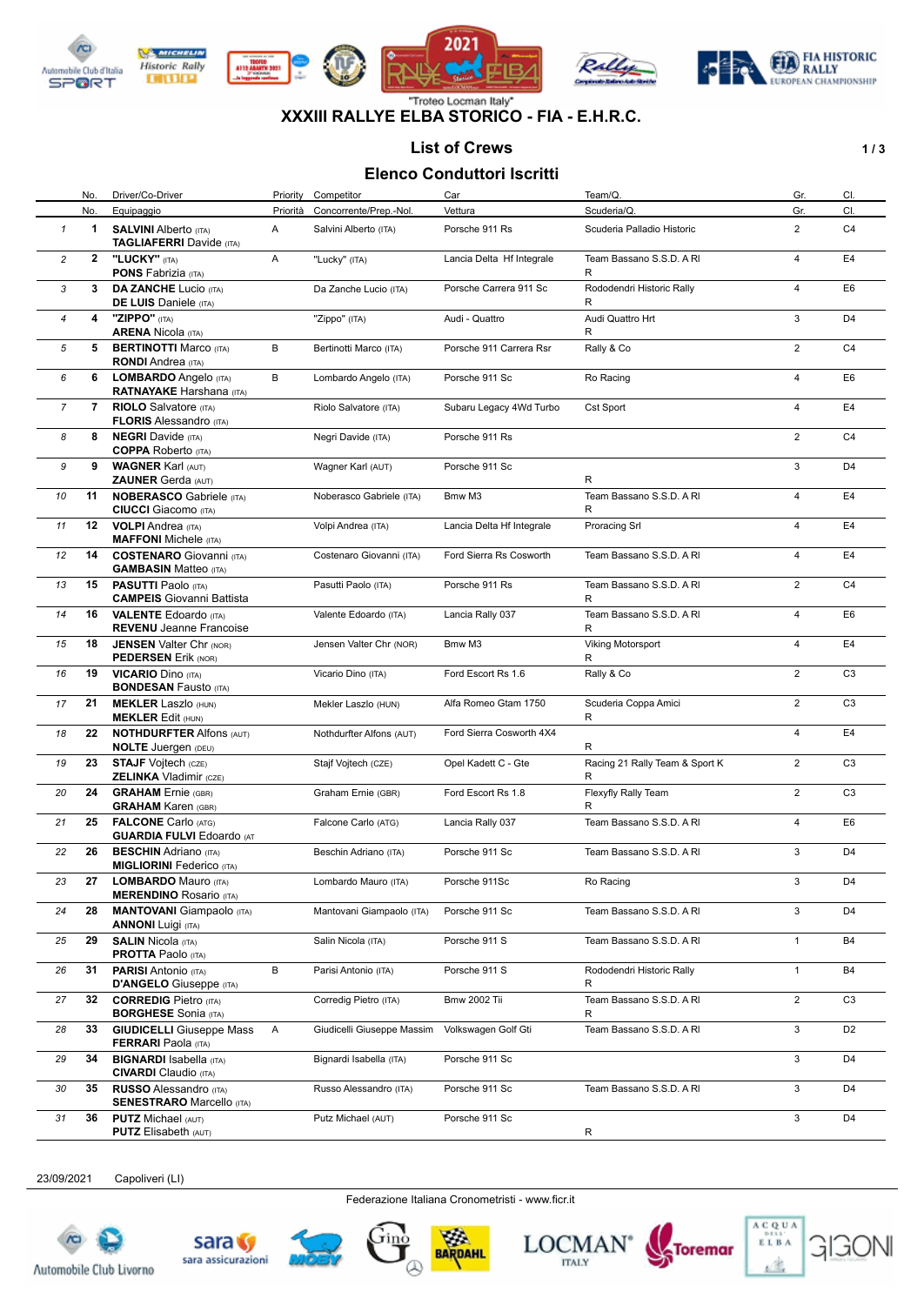

**DITURN** 









#### "Troteo Locman Italy" **XXXIII RALLYE ELBA STORICO - FIA - E.H.R.C.**

#### List of Crews 2/3

# **Elenco Conduttori Iscritti**

|    | Elenco Conduttori Iscritti |                                                                     |          |                             |                        |                                |                |                |  |  |  |
|----|----------------------------|---------------------------------------------------------------------|----------|-----------------------------|------------------------|--------------------------------|----------------|----------------|--|--|--|
|    | No.                        | Driver/Co-Driver                                                    | Priority | Competitor                  | Car                    | Team/Q                         | Gr.            | CI.            |  |  |  |
|    | No.                        | Equipaggio                                                          | Priorità | Concorrente/Prep.-Nol.      | Vettura                | Scuderia/Q.                    | Gr.            | CI.            |  |  |  |
| 32 | 37                         | <b>RONAY Richard (AUT)</b>                                          |          | Ronay Richard (AUT)         | Ford Escort Rs 1.8     | Ronay Racing                   | $\overline{2}$ | C <sub>3</sub> |  |  |  |
| 33 | 38                         | <b>RONAY Lucie (AUT)</b><br><b>MANETTI Marco (CHE)</b>              |          | Manetti Marco (CHE)         | Volkswagen Golf 16S    | R                              | 3              | D <sub>3</sub> |  |  |  |
| 34 | 39                         | <b>BONANNO</b> Giuseppe (ITA)<br><b>REITSPERGER Georg (AUT)</b>     |          | Reitsperger Georg (AUT)     | Volkswagen Golf 16 S   | R                              | 3              | D <sub>2</sub> |  |  |  |
|    |                            | <b>SUTLOVIC Lana (HRV)</b>                                          |          |                             |                        | R                              |                |                |  |  |  |
| 35 | 41                         | <b>ZUPPARDI</b> Thomas (DEU)<br><b>KRATZIN Marina (DEU)</b>         |          | Zuppardi Thomas (DEU)       | <b>Bmw E30 M3</b>      | Msc Kitzbuhel                  | 4              | E4             |  |  |  |
| 36 | 42                         | <b>PELLEGRINO Pierangelo (ITA</b><br><b>PERUZZI</b> Davide (ITA)    |          | Pellegrino Pierangelo (ITA) | Porsche 911 Sc         |                                | 3              | D <sub>4</sub> |  |  |  |
| 37 | 43                         | <b>PERRICONE Roberto (ITA)</b><br><b>MOSTI</b> Sara (ITA)           |          | Perricone Roberto (ITA)     | Porsche 911 S          | Ro Racing                      | $\mathbf{1}$   | <b>B4</b>      |  |  |  |
| 38 | 44                         | <b>GRAGLIA Bruno (ITA)</b><br><b>BARBERO</b> Roberto (ITA)          |          | Graglia Bruno (ITA)         | Fiat Abarth 124 Rally  | Dolly Motorsport               | $\overline{2}$ | C <sub>3</sub> |  |  |  |
| 39 | 45                         | <b>VEREECKEN Paul (BEL)</b><br><b>HILDE</b> Maris (BEL)             |          | Vereecken Paul (BEL)        | Ford Escort Rs 2000    | Excelsior                      | $\overline{2}$ | C <sub>3</sub> |  |  |  |
| 40 | 46                         | <b>GARGANI Paolo (ITA)</b><br><b>TOGNARINI</b> Giacomo (ITA)        |          | Gargani Paolo (ITA)         | Opel Kadett E Gsi 16V  |                                | 4              | E <sub>3</sub> |  |  |  |
| 41 | 47                         | <b>PIERUCCI</b> Fabrizio (ITA)<br><b>BUONAMANO</b> Monica (ITA)     |          | Pierucci Fabrizio (ITA)     | Volkswagen Golf Gti    | Pistoia Corse Sport S.C        | 4              | E <sub>3</sub> |  |  |  |
| 42 | 48                         | <b>MARCHETTO Stefano Giuse</b><br><b>PONTAROLLO</b> Diego (ITA)     |          | Marchetto Stefano Giusepp   | Opel Ascona Adam A 1.9 | Scuderia Biella Motor Team     | $\overline{2}$ | C <sub>3</sub> |  |  |  |
| 43 | 49                         | <b>PASTRONE Paolo (ITA)</b><br><b>MIRETTI Mara (ITA)</b>            |          | Pastrone Paolo (ITA)        | Opel Kadett Gte        | Meteco Corse                   | 3              | D <sub>3</sub> |  |  |  |
| 44 | 51                         | <b>ROCCHIERI</b> Marcello (ITA)<br><b>ROCCHIERI</b> Luca (ITA)      |          | Rocchieri Marcello (ITA)    | Opel Kadett Gte        | Scuderia Sport Management      | 3              | D <sub>3</sub> |  |  |  |
| 45 | 52                         | <b>BARERA Luigi (ITA)</b><br><b>ROBBIN Erik (ITA)</b>               |          | Barera Luigi (ITA)          | Opel Kadett C-Gte      | New Turbomark Rally Team Asd   | 3              | D <sub>3</sub> |  |  |  |
| 46 | 53                         | <b>BONAIUTI</b> Massimo (ITA)<br><b>MAZZOLI</b> Massimo (ITA)       |          | Bonaiuti Massimo (ITA)      | Peugeot 309 Gti 16     |                                | 4              | E <sub>8</sub> |  |  |  |
| 47 | 54                         | <b>BURKART</b> Stefan (DEU)<br><b>KORZ</b> Harald (DEU)             |          | Burkart Stefan (DEU)        | Mazda 323 Gtx          |                                | 4              | E4             |  |  |  |
| 48 | 55                         | <b>SCHOLDERLE Josef (DEU)</b><br><b>SCHOLDERLE Monika (DEU)</b>     |          | Scholderle Josef (DEU)      | Opel Kadett C Gte      |                                | 3              | D <sub>3</sub> |  |  |  |
| 49 | 56                         | <b>CHIVELLI</b> Luciano (ITA)<br><b>CHIVELLI</b> Lorena (ITA)       |          | Chivelli Luciano (ITA)      | Fiat 127 Sport 70 Hp   | Rally Club Team                | 3              | D <sub>0</sub> |  |  |  |
| 50 | 57                         | <b>GAMBA</b> Efisio (ITA)<br><b>OLLA Maurizio (ITA)</b>             |          | Gamba Efisio (ITA)          | Peugeot 205 Gti        | <b>Bb Competition</b>          | 4              | E <sub>2</sub> |  |  |  |
| 51 | 58                         | <b>GANDOLFO</b> Valtero (ITA)<br><b>TORTEROLO Marco (ITA)</b>       |          | Gandolfo Valtero (ITA)      | Fiat 127 Sport 70Hp    | Meteco Corse                   | 3              | D <sub>0</sub> |  |  |  |
| 52 | 59                         | <b>TESIO Federico</b> (ITA)<br><b>TORTONE Eraldo (ITA)</b>          |          | Tesio Federico (ITA)        | Peugeot 205 1.9 Gti    | Meteco Corse                   | 4              | E <sub>3</sub> |  |  |  |
| 53 | 71                         | <b>PERRONE Bruno Antonio (ITA</b><br><b>GUERZONI</b> Giovanni (ITA) |          | Perrone Bruno Antonio (ITA  | Peugeot 205 Gti        | Novara Corse Srls              | 4              | E <sub>2</sub> |  |  |  |
| 54 | 72                         | <b>MONTAUTI</b> Stefano (ITA)<br><b>ADRIANI</b> Carlo (ITA)         |          | Montauti Stefano (ITA)      | Peugeot 205 Rally      | <b>Jolly Club</b>              | 4              | E1             |  |  |  |
| 55 | 73                         | <b>MASINI</b> Emanuele (ITA)<br><b>MASINI</b> Claudia (ITA)         |          | Masini Emanuele (ITA)       | Peugeot 205 Rallye     | Scuderia Etruria Racing        | 4              | E <sub>1</sub> |  |  |  |
| 56 | 74                         | <b>MAYR</b> Siegfried (DEU)<br><b>MAYR Renate (DEU)</b>             |          | Mayr Siegfried (DEU)        | Volvo 244              | R                              | 3              | D <sub>4</sub> |  |  |  |
| 57 | 75                         | <b>MAGOSS Peter (HUN)</b><br><b>BAN</b> Viktor (HUN)                |          | Magoss Peter (HUN)          | Alfa Romeo 1750 Gtam   |                                | $\overline{2}$ | C <sub>3</sub> |  |  |  |
| 58 | 76                         | <b>PAVLIK</b> Michal (CZE)<br><b>DI LENARDO Monika (CZE)</b>        |          | Pavlik Michal (CZE)         | Saab 96 Sport          |                                | $\mathbf{1}$   | <b>B1</b>      |  |  |  |
| 59 | 77                         | <b>FIORITO</b> Carlo (ITA)<br><b>BERTONASCO Marina (ITA)</b>        |          | Fiorito Carlo (ITA)         | Bmw 2002 Ti            | Rododendri Historic Rally<br>R | $\mathbf{1}$   | <b>B4</b>      |  |  |  |
| 60 | 78                         | <b>JONES Tim (GBR)</b><br><b>JONES</b> Steve (GBR)                  |          | Jones Tim (GBR)             | Chrysler Sunbeam       | R                              | 3              | D <sub>2</sub> |  |  |  |
| 61 | 79                         | <b>POTTER James (GBR)</b><br><b>MCCORMACK</b> Greg (GBR)            |          | Potter James (GBR)          | Ford Escort Rs 1.6     | Flexyfly Rally Team<br>R       | $\overline{2}$ | C <sub>3</sub> |  |  |  |
| 62 | 81                         | <b>CALVERT</b> James (GBR)<br><b>O'BRIEN</b> James (IRL)            |          | Calvert James (GBR)         | Volkswagen 1303 S      |                                | $\overline{2}$ | C <sub>2</sub> |  |  |  |

23/09/2021 Capoliveri (LI)

Federazione Italiana Cronometristi - www.ficr.it